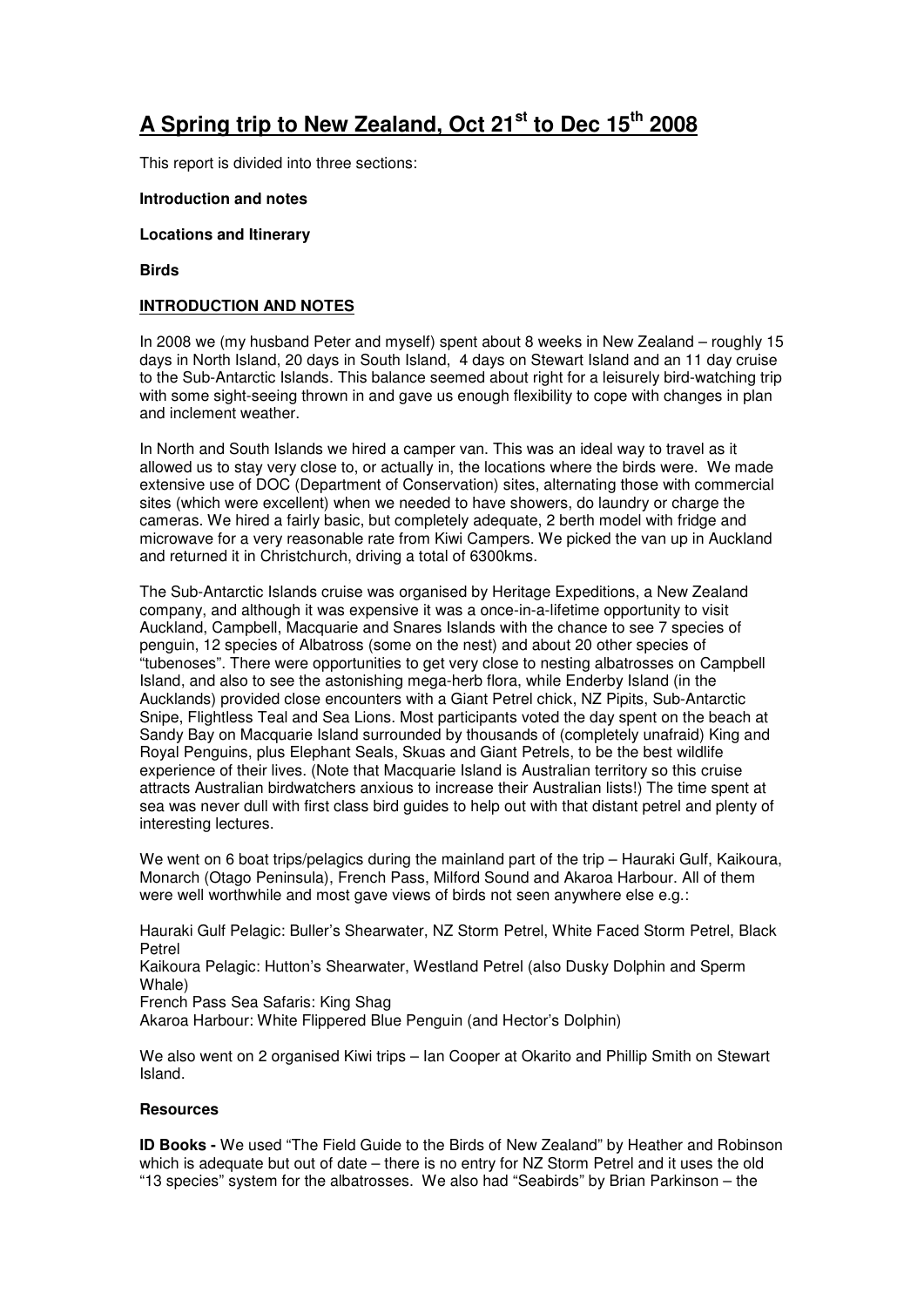text is useful but the photos are useless! On the cruise we used "Guide to Antarctic Wildlife" by Hadoram Shirihai which is excellent and has up-to-date treatment of the albatrosses.

**Sound** – we had "Birds of New Zealand" by John Kendrick but it has a very odd selection of species, and misses out critical ones like Fernbird and Long Tailed Cuckoo.

**Planning** – we used "Where to watch birds in New Zealand" by Kathy Ombler. We also used many trip reports from http://www.birdtours.co.uk/ and http://www.travellingbirder.com/ ones by Newman, Wallace and especially Greg Baker were particularly helpful. The itineraries and trip reports from Birdquest and other tour companies were also useful. We also monitored Birding-NZ for about a year before the trip.

An essential part of the planning, and indeed of the trip itself, was an AA Road Atlas (3km to 1 cm) which we bought from Amazon. We highlighted on the Atlas all the places which we might want to go to, which made route-finding and decision making very easy.

In order to help plan the itinerary we drew up two tables – "Birds and where to find them" and "Locations and birds you can find there". We then used this information during the trip to modify the itinerary as required.

#### **Some notes**

**Albatrosses** – Much controversy and splitting has been going on – 13 albatross species or 22?. We stuck to the 19 in the list agreed by ACAP - see http://www.acap.aq/en/index.php?option=com\_content&task=view&id=41&Itemid=46. Unfortunately Heather and Robinson does not treat them this way.

**Sandflies** – do not underestimate the level of nuisance caused by these creatures in the central and south west parts of South Island. Just when you want to sit outside with a drink and watch the sun go down whilst cooking your BBQ, they descend in hordes. You can stop them biting with repellent but they still hover all round your face - very unpleasant. Note that local repellents such as Ultra Guard work better than pure DEET preparations – DEET stops them biting but it does not repel them.

**Weather –** it can be very cold in New Zealand in October, even in the north of North Island. It can also be very wet! We had very cold and often wet weather in North Island which caused us to cancel our planned visit to Whakapapa and the Tongariro area but we were lucky in South Island with a great deal of fine and sunny (but cool) weather. You need to plan in flexibility as the weather is completely unpredictable.

**Fish and Chips -** New Zealanders think a lot of their fish and chips. Rightly so, as far as the fish is concerned. But the chips are pretty awful – always frozen and/or reconstituted potato.

**Cake –** we had some dreadful cakes in New Zealand! Heavy, damp, doughy etc. Even the waffles, crumpets, pikelets etc were soggy and heavy. Beware!

**Wine** – all the wine we had during the trip was very good. But it was not cheap. Brands that we recognised from the UK were about the same price as in the UK. Villa Maria was always consistent and often on offer. We did sometimes see very cheap wine on special offer but we didn't try it!

**Eating out -** most meals we had in cafes and restaurants were good. Particularly good were: Hislops Café, Kaikoura; Redcliffe, Te Anau; Wairau River Winery, Renwick; Morris and James ceramics, near Matakana.

**Tiritiri Matangi** - we stayed on the island for 2 nights, which was enough time to find Kiwi, Blue Penguins and Kokako and to have plenty of time for photography. We left the camper van in the car park by the ferry at Gulf Harbour and were told it would be safe there.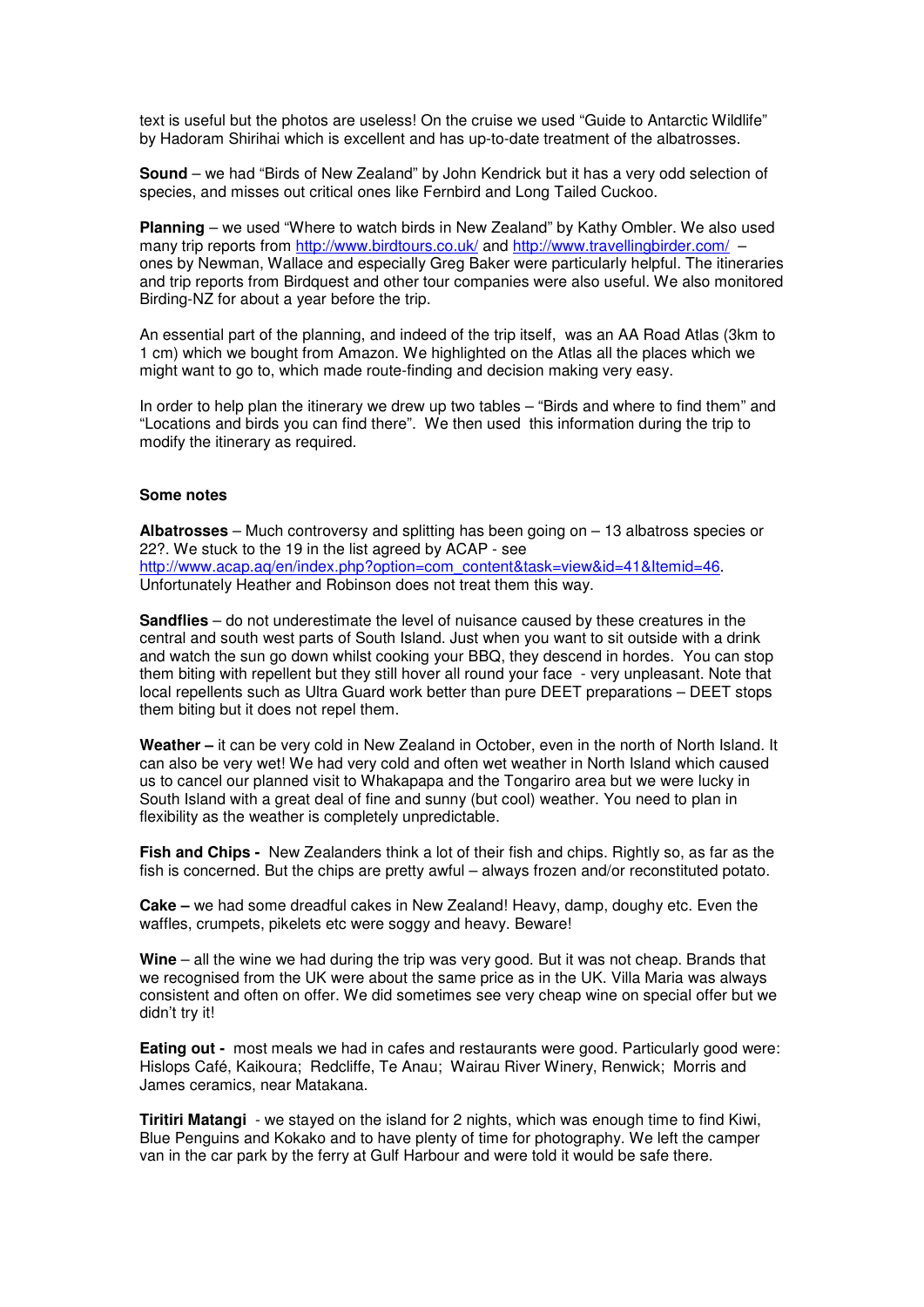**Driving rules** – easy for Brits as it is left hand drive but one thing is curious – if you are on a main road and are turning right., a driver coming towards you gives way and lets you turn right.

### **LOCATIONS AND ITINERARY**

Included in this part of the report are comments about locations which we felt might be of use to others. I will try not to repeat information easily available elsewhere.

Working roughly from north to south:

#### **North Island**

**Waipu Cove –** we walked to the sandspit from the campsite – be warned – it is quite a long way! The shallow inlet behind the spit was full of birds. We were lucky to find a Fairy Tern there and there were also plenty of NZ Dotterels on the end of the spit.

**Helena Bay/Teal Bay** (Mimiwhangata Coastal Park) – we found about 15 birds easily viewable from the bridge, 2.5 kms from the turning singposted Teal Bay, though it was such a dull day and they are such unobtrusive birds that we did not notice them at first. Twice while we were looking, a local came past in a car and asked if we knew how rare the birds were that we were looking at – they are obviously quite proud of them! It is difficult to see how any ducklings survive with the density of Swamp Harriers in that part of the world.

**Lake Waro - Hikurangi, 10 km north of Whangerei. Turn off Highway 1 at the more northerly** of the two turnings to Hikurangi and turn almost immediately left to the lake and picnic area (past a rubbish tip!). There were two pairs of Dabchick and breeding Scaup here.

**Trounson Kauri Forest-** fascinating information boards detailing the vast numbers of stoats, cats, possums, rats etc which have been caught here. Also a very interesting boardwalk. However, many of the taller Kauri trees in this general area seem very unhealthy and nobody seemed sure why this was. Note that the **Kauri Museum** in Matakohe was well worth a visit.

**Tawharanui** – a fenced "island" – very interesting to see what is being done to re-create habitat and encourage regeneration.

**Miranda** – vital to be aware of the tide times and to be there on the hours either side of a high tide – we were surprised how many birding visitors were not aware of this. It was not the great spectacle we had expected (the bird numbers were not large compared with, say, the Dee Estuary in the UK) but we wouldn't have missed it (it was the only place we saw Wrybill). We were surprised to see huge numbers of Black Billed Gulls there – they apparently try to nest on the shingle banks, usually unsuccessfully.

**Pureora Forest** – we enjoyed Pureora Forest, not least because we were the only visitors there and you can camp right next to the forest. It was one of the two places we saw Yellow Crowned Parakeet; we also saw Rifleman, Long-tailed Cuckoo, NZ Robin, Whitehead, Tomtit and Kaka.

**Mapara Forest –** the circular trail has recently been cleared, so access was not a problem. However the birds were disappointing – no sign at all of Kokako. We parked our campervan by the Mapara entrance as there are no campsites for many miles - we asked a local who said it would be OK.

**Ruatiti Domain -** Ruatiti Domain (see Ombler for directions) is a large public access area where you can camp (free!). The camping area is situated in a large loop of the river so there is good access to much suitable Blue Duck territory and camping means you there at the right time of day – the ducks are semi-crepuscular.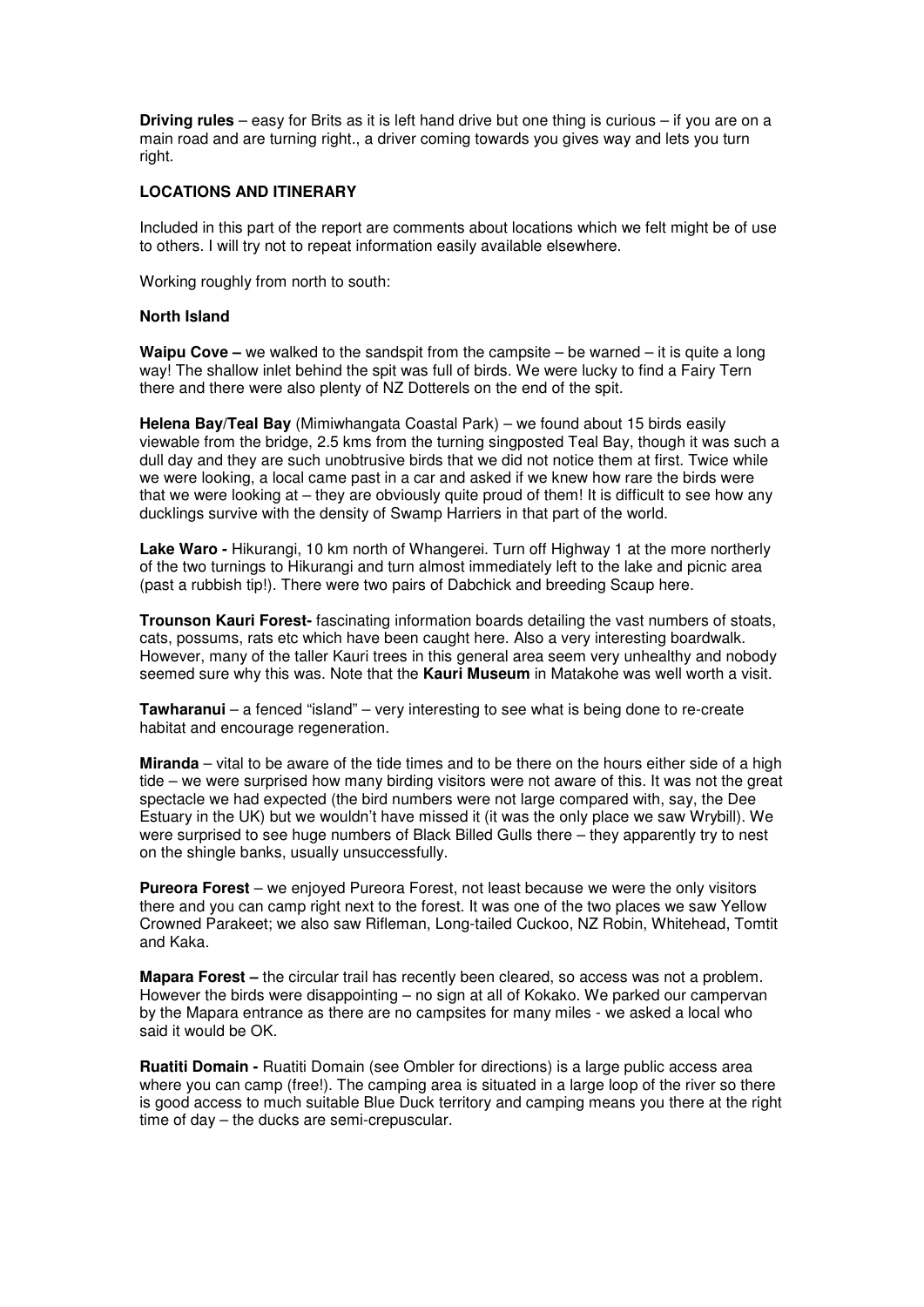**Kaimanara Forest Park –** we were unable to find the Forest Walk described in our brochures, also the camp sites were in a poor state and were being renovated. We walked along some tracks but did not see very much.

**Lake Rotopounamu** – recent posters to Birding-NZ have waxed lyrical about the number of birds in this location since the recent predator control operation. However, we saw little when we were there – apart from traps! - maybe because it was very windy and cold.

### **South Island**

**French Pass –** a small village on the end of a long promontory. There are patches of forest but it is mostly sheep farming. The attractions are the tame Wekas and the boat trip run by French Pass Sea Safaris http://www.seasafaris.co.nz/ which can show you nesting King Shags. Note that the road to French Pass has long exposed stretches with nothing but a thousand feet of steep short grass between you and the sea!

**Kaikoura** - the pelagic was just a good as expected, with birds around the boat – such as Cape Petrels – which are just not viewable from the shore. Also fur seals are viewable on the beach.

Note that the **Fyffe-Palmer Reserve** 9 kms from town was one of the few places we had good views of Brown Creeper.

The Alpine-Pacific Holiday Park has great facilities and fantastic views of the mountains.

**Klondyke Corner** (near Arthur's Pass) – we camped here and were plagued by Keas and Sandflies. We explored the braided rivers but only saw Black Fronted Terns..

**Upper Otira Valley** (near Arthur's Pass) – supposedly a site for Rock Wrens but none were seen. Stunning scenery though – we had fine clear weather – though the Keas were a nuisance at the car park.

**Mt Cook / Lake Pukaki** – worth visiting for the scenery alone – nothing prepares you for the colour of the lake. But we saw 15 Black Stilts here near Glentanner so it was altogether a good day!

**Okarito** – is a delightful laid-back little place - you can see the mountains when it's clear and watch Kiwis at night. See Ombler for further details. The Pakihi Walk on the Okarito road has Long Tailed Cuckoos, Robins and Fernbirds.

**Hollyford Camp –** This is a delightful quirky and characterful place on the Hollyford Road quite near the Homer Tunnel. Blue Ducks are sometimes seen in the Hollyford River. There was a glow-worm site just down the road – the camp owner will give you directions – and Kakas nest across the road.

**Catlins River Walk –** Ombler page 217, but the road names seem to have changed. The road to the campground is now Morris Saddle Road. The northern end of the Catlins River Walk is along Chloris Pass Road (not Wisp Road). The track seems to have been diverted there are no longer 4 bridges and we hit good Yellowhead territory on the hill across the far side of the first bridge only 20 minutes from the (very neglected and muddy) picnic area.

**Curio Bay –** this large campsite in the Catlins, which at first sight looks a little scruffy, has a beautiful sandy beach from which you can sometimes see Dusky Dolphins and also a beach with a petrified forest on which you can see Yellow Eyed Penguins in the late afternoon. If you do not need power you can find a very secluded site.

**Stewart Island** – we stayed in Pilgrim Cottage which is owned by Phillip and Di Smith who run the Kiwi tours. It was very quaint, was a reasonable price and in a central but secluded position with very tame Kakas.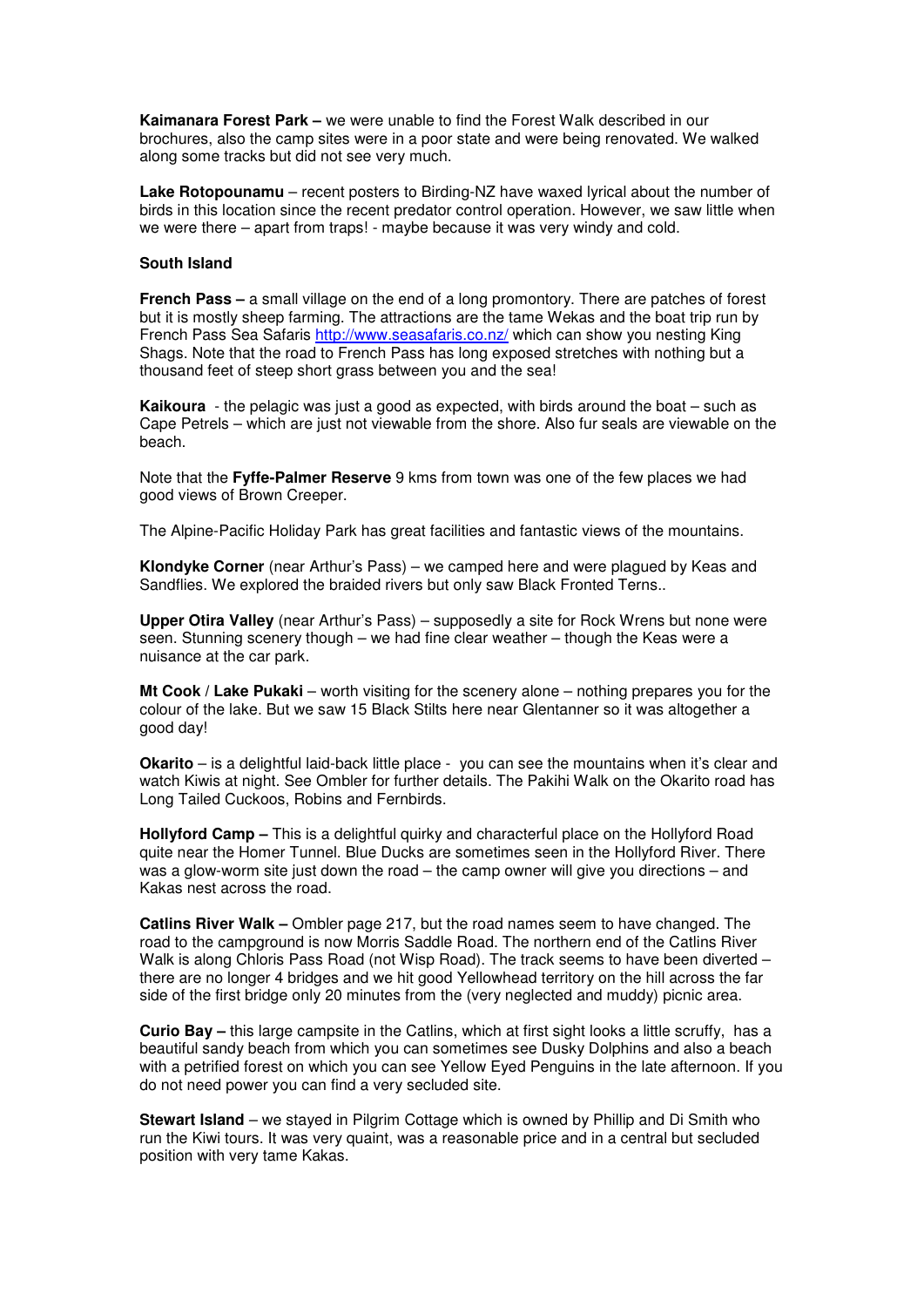**Ulva Island** - we booked a ferry for 7:00 am and had the island to ourselves for an hour or so. We returned at 2:00 pm which was just right to cover all the trails very slowly, though you could easily stay all day.

# **Itinerary**

| Date                                                         | <b>Activity</b>                                                                                        | Overnight            |
|--------------------------------------------------------------|--------------------------------------------------------------------------------------------------------|----------------------|
| Oct 23rd                                                     | Arrive Auckland and collect camper van, drive north to Waipu                                           | <b>Waipu Cove</b>    |
|                                                              | Cove                                                                                                   |                      |
| Oct 24 <sup>th</sup>                                         | Explore Waipu Cove - drive to Paihia via Lake Waro and Brown                                           | Paihia               |
|                                                              | Teal site (Helena Bay / Teal Bay)                                                                      |                      |
| Oct $25^{\text{th}}$                                         | Waitangi Treaty Grounds, then to Wairere Boulders and to                                               | Trounson             |
|                                                              | Trounson Forest area                                                                                   |                      |
| Oct 26 <sup>th</sup>                                         | Trounson Kauri Forest then via Dargaville to the Kauri Museum.                                         | Sandspit             |
|                                                              | Then to Sandspit.                                                                                      |                      |
| Oct $27th$                                                   | Hauraki Gulf Pelagic                                                                                   | Sandspit             |
| Oct $28th$                                                   | Tawharanui RP then to Orewa                                                                            | Orewa                |
| Oct $29th$                                                   | To Tiritiri Matangi                                                                                    | Tiritiri Matangi     |
| Oct 30th                                                     | On Tiritiri Matangi                                                                                    | Tiritiri Matangi     |
| Oct 31st                                                     | Tiritiri Matangi then return to Orewa                                                                  | Orewa                |
| Nov $\overline{1}^{\text{st}}$                               | Through Auckland to the Pacific Highway, Waharau Regional<br>Park, Kawakawa Beach, to Miranda          | Miranda              |
| Nov 2 <sup>nd</sup>                                          | Miranda in am. Drive to Rotorua                                                                        | Near Rotorua         |
| Nov $3^{\text{rd}}$                                          | Rotorua - shore walkway - then Kiwi Tour at Rainbow Springs,                                           | Pureora              |
|                                                              | then to Pureora and the Totara Trail.                                                                  |                      |
| Nov 4 <sup>th</sup>                                          | Pureora - Buried Forest then Forest Tower - Mt Pureora track -                                         | Mapara               |
|                                                              | drive to Mapara. Walk the Mapara track                                                                 |                      |
| Nov 5th                                                      | Mapara track again. To Tokaanu Wharf (Lake Taupo), Lake                                                | Motuoapa,            |
|                                                              | Rotopounamu circuit, Frethey Drive for fernbirds.                                                      | Lake Taupo           |
| Nov 6th                                                      | Frethey Drive again, then Kaimanawa Forest then to Ruatiti                                             | Ruatiti Domain       |
|                                                              | Domain                                                                                                 |                      |
| $\overline{\text{Nov }7^{\text{th}}}$<br>Nov 8 <sup>th</sup> | Drive to Wellington for the ferry to Picton. Then to Canvastown                                        | Canvastown           |
| Nov $9^{\text{th}}$                                          | Drive to French Pass. "Sea Safari" pelagic in pm for King Shags.                                       | French Pass          |
| $\overline{\text{Nov }10^{\text{th}}}$                       | Marlborough wine area. Then to Lake Grassmere and Kaikoura                                             | Kaikoura             |
| Nov 11 <sup>th</sup>                                         | Albatross Encounter Pelagic. Ffyfe-Palmer forest loop in pm.                                           | Kaikoura             |
|                                                              | To St Annes Lagoon (Mata Kopae Lagoon) then to Lake<br>Pearson, Klondyke Corner, Arthur's Pass village | Klondyke<br>Corner   |
| Nov $12^{\text{th}}$                                         | Otira Valley walk, Bridal Veil walk, then to the West coast                                            | Hari Hari            |
| Nov $13th$                                                   | Franz Josef Glacier, Fox Glacier, Lake Murchison, then to                                              | Okarito              |
|                                                              | Okarito. Kiwi Tour.                                                                                    |                      |
| Nov 14th                                                     | Pakihai Walk, Monroe Beach in pm the to Haast                                                          | 15km south of        |
|                                                              |                                                                                                        | Haast                |
| Nov 15th                                                     | Walk around whitebait sanctuary, then to Neil's Beach, Jackson                                         | <b>Cameron Flat</b>  |
|                                                              | Bay, Haast Pass (Bridle Track and Lookout Track)                                                       |                      |
| Nov 16 <sup>th</sup>                                         | Bridle track again. The to Wanaka then inland to the River Ahuri                                       | Omarama              |
|                                                              | Conservation area / Ben Avon Wetlands.                                                                 |                      |
| Nov $17^{\text{th}}$<br>Nov 18 <sup>th</sup>                 | Mt Cook area - Lake Pukaki, Glentanner, Kea Point                                                      | Twizel               |
|                                                              | Black Stilt tour. Then to Queenstown and on to Glenorchy, Lake                                         | Lake Sylvan          |
| Nov $19th$                                                   | Sylvan and Lake Sylvan trail<br>Routeburn Track then drove to Te Anau                                  |                      |
| Nov 20th                                                     | Homer Tunnel early am, then Marian Lake trail (from the                                                | Te Anau<br>Hollyford |
|                                                              | Hollyford Rd), then to Milford Sound and 3:45 pm cruise.                                               | Camp                 |
| Nov 21 <sup>st</sup>                                         | Lake Gunn, Te Anau, then through Gore and Clinton and the                                              | Tawanui              |
|                                                              | back road towards Owaka, to the Tawanui campground.                                                    |                      |
| Nov 22 <sup>nd</sup>                                         | North end of the Catlins River Trail then to Curio Bay campsite                                        | Curio Bay            |
| Nov $23^{rd}$                                                | Tautuku Estuary Boardwalk, Purakaunui Falls, Surat Bay,                                                | Kaka Beach           |
|                                                              | <b>Nugget Point</b>                                                                                    |                      |
| Nov 24th                                                     | Drive to the Otago Peninsula. Monarch Cruise. Tiairoa Head                                             | Oamuru               |
|                                                              | viewpoint. Drove to Oamuru.                                                                            |                      |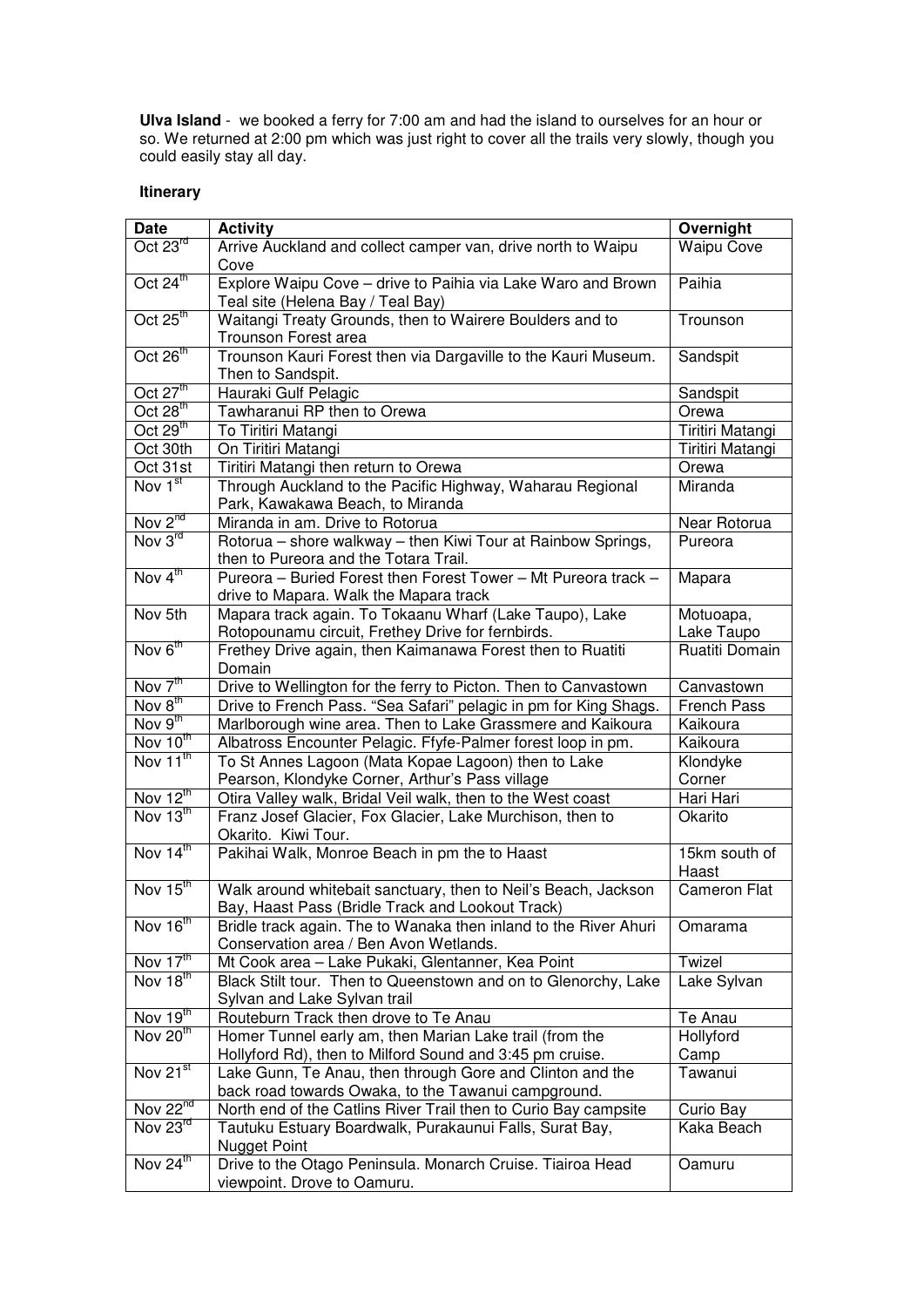| Nov $25^{\text{th}}$            | Drive north to the Peel Forest then on to Akaroa                | Akaroa       |
|---------------------------------|-----------------------------------------------------------------|--------------|
| Nov $26^{\text{th}}$            | Akaroa Harbour cruise. Then did touristy things, cleaned van    | Akaroa       |
|                                 | and packed.                                                     |              |
| Nov $27^{\text{th}}$            | Drive to Christchurch and returned van. Flew to Dunedin         | Dunedin      |
| Nov $28th$                      | Start of cruise.                                                | At sea       |
| Nov $29th$                      | At sea                                                          | At sea       |
| Nov $30th$                      | Auckland Islands, ashore on Enderby Island                      | Auckland Is  |
| Dec 1 <sup>st</sup>             | Auckland Islands, ashore on main island/zodiac trip             | Auckland Is  |
| Dec $2^{nd}$                    | At sea                                                          | At sea       |
| Dec $3^{rd}$                    | Ashore at Macquarie Island, Sandy Bay                           | Macquarie Is |
| Dec $4^{\text{th}}$             | Ashore at Macquarie, at the main landing                        | Macquarie Is |
| Dec 5th                         | At sea                                                          | At sea       |
| Dec $6th$                       | Ashore at Campbell Island                                       | Campbell Is  |
| Dec $7tn$                       | At sea                                                          | At sea       |
| Dec $8th$                       | Zodiac trip at the Snares                                       | At sea       |
| Dec $9th$                       | Arrive Bluff. End of cruise. Ferry to Stewart Island. Halfmoon  | Oban         |
|                                 | Bay walk. Kiwi trip in evening.                                 |              |
| Dec $10^{\text{th}}$            | Ryan's Creek Trail, Fuschia track                               | Oban         |
| Dec $\overline{11}^{\text{th}}$ | Ulva Island                                                     | Oban         |
| Dec $12^{\text{th}}$            | Various tracks and walks. Underwater boat trip.                 | Oban         |
| Dec $13^{\overline{10}}$        | Ferry to Bluff, coach to Invercargill, Southland Museum, fly to | Auckland     |
|                                 | Auckland.                                                       |              |
| Dec $14th$                      | "Round the Bay" trip, ferry to Devonport, walk to North Head.   | Auckland     |
| Dec $15^{\text{th}}$            | Fly home.                                                       |              |

### **BIRDS**

**This list includes all notable birds but generally excludes non-native species**. References to the Sub-Antarctic Cruise are in italics.

**North Island Brown Kiwi –** we did not see this bird – our only chance was the night walk at Trounson Kauri Park but this was cancelled due to the very wet and cold weather

**Okarito Brown Kiwi** – seen on the organised trip with Ian Cooper but not well, although they were calling loudly

**South Island Brown Kiwi -** no real attempt was made to see this

**Stewart Island Kiwi / Tokeoka** – one bird seen very well feeding in seaweed on the beach on Philip Smith's guided trip. Also one seen well from the path on Ulva Island in full daylight – about 11:00am - near West End Beach

Little Spotted Kiwi - a courting pair seen very close, from the Wattle Track boardwalk on Tiritiri Matangi just after dark. They were located by following the calls.

**Great Spotted Kiwi –** apparently these can be heard easily from Arthur's Pass village but we were camped down the road at Klondyke Corner and did not hear anything.

**King Penguin** - Macquarie Island (approx 8000)

#### **Gentoo Penguin** - Macquarie Island

**Yellow Eyed Penguin –** seen very well at Curio Bay on the Catlins coast. Our campsite was above the beach where they come ashore so we could watch with a glass of wine in our hands! Unfortunately there were a lot of people on the beach, and there are no warnings to clear the beach before, say. 4:00 pm when the penguins think of coming ashore. As we saw them so well here we did not try the other well known spots on the East Coast.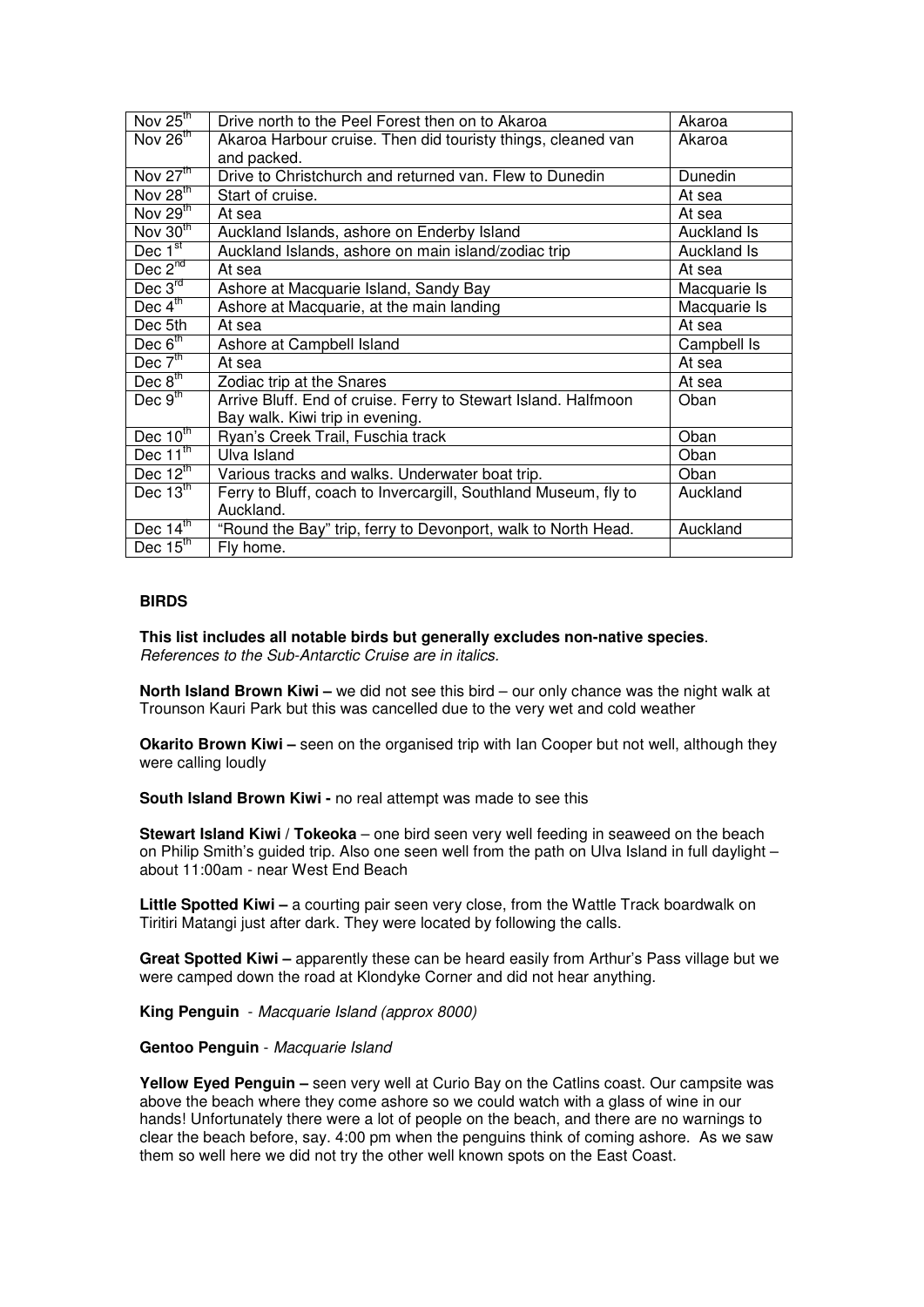#### (Subsequently seen exceptionally well on Enderby Island)

**Little Blue Penguin –** seen from several boat trips (Hauraki Gulf, Milford Sound, Monarch Cruise), on land on Tiritiri Matangi and Oban (coming ashore at dusk) and at the Oamaru Penguin viewing. This latter event was much better than I expected – it was fascinating to watch the birds trying to get ashore in the heavy surf and we also had very good views of fledgling penguins begging food from the returning adults. Then when leaving, there were penguins in the car park and on the road!

**White Flippered Penguin** (which may or may not be a separate species) Seen from the boat trip around Akaroa harbour in Cathedral Cave.

**Fiordland Crested Penguin –** three birds were seen at Monroe Beach walking out of the water (at the far northern end of the beach) in mid afternoon. We did NOT see them from the boat trip on Milford Sound although the captain was looking for them and expected to see them

**Snares Crested Penguin –** Snares Island, from the zodiac

**Rockhopper Penguin -** Macquarie Island

**Royal Penguin** - Macquarie Island

**Great Crested Grebe** – Pearson Lake near Arthur's Pass.

**New Zealand Dabchick -** We saw this bird easily at a number of locations: Lake Waro – see Location notes. There were two pairs here Lake Rerewhakaaitu, 20km south east of Rotorua, from the campsite on the western side. Lake Taupo at Tokaanu, near Turangi, from the boat ramp

We did NOT see them at Lake Rotopounamu, but it was very windy.

**Wandering Albatross –** frequent at sea on the cruise

**Antipodean Albatross / Gibson's Albatross** –on the Kaikoura pelagic then occasionally at sea on the cruise

**Southern Royal Albatross –** seen well almost every day on the cruise, on Enderby Island and from 15 feet on the nest on Campbell Island

**Northern Royal Albatross** – on the nest at the Taiaroa Headland, one flying on the Monarch boat trip and also on the Kaikoura pelagic.

**White Capped Albatross** – the Kaikoura Pelagic**,** the Monarch boat trip and then frequent in the early part of the cruise; seen on the nest at SW Cape on the main Auckland Island.

**Salvin's Albatross** – several seen well on the Kaikoura Pelagic and on the Monarch boat trip and at sea on the cruise

**Chatham Island Albatross** – one bird seen on the cruise

**Black Browed Albatross** – the Kaikoura pelagic and at sea on the cruise.

**Campbell Albatross** – seen at sea on the cruise and also near the Snares and Campbell Island. The large nesting colony on Campbell could be seen in the distance.

**Buller's Albatross** – only one bird seen – an early returning nester on a ledge on the Snares.

**Grey Headed Albatross** – a few seen off Macquarie Island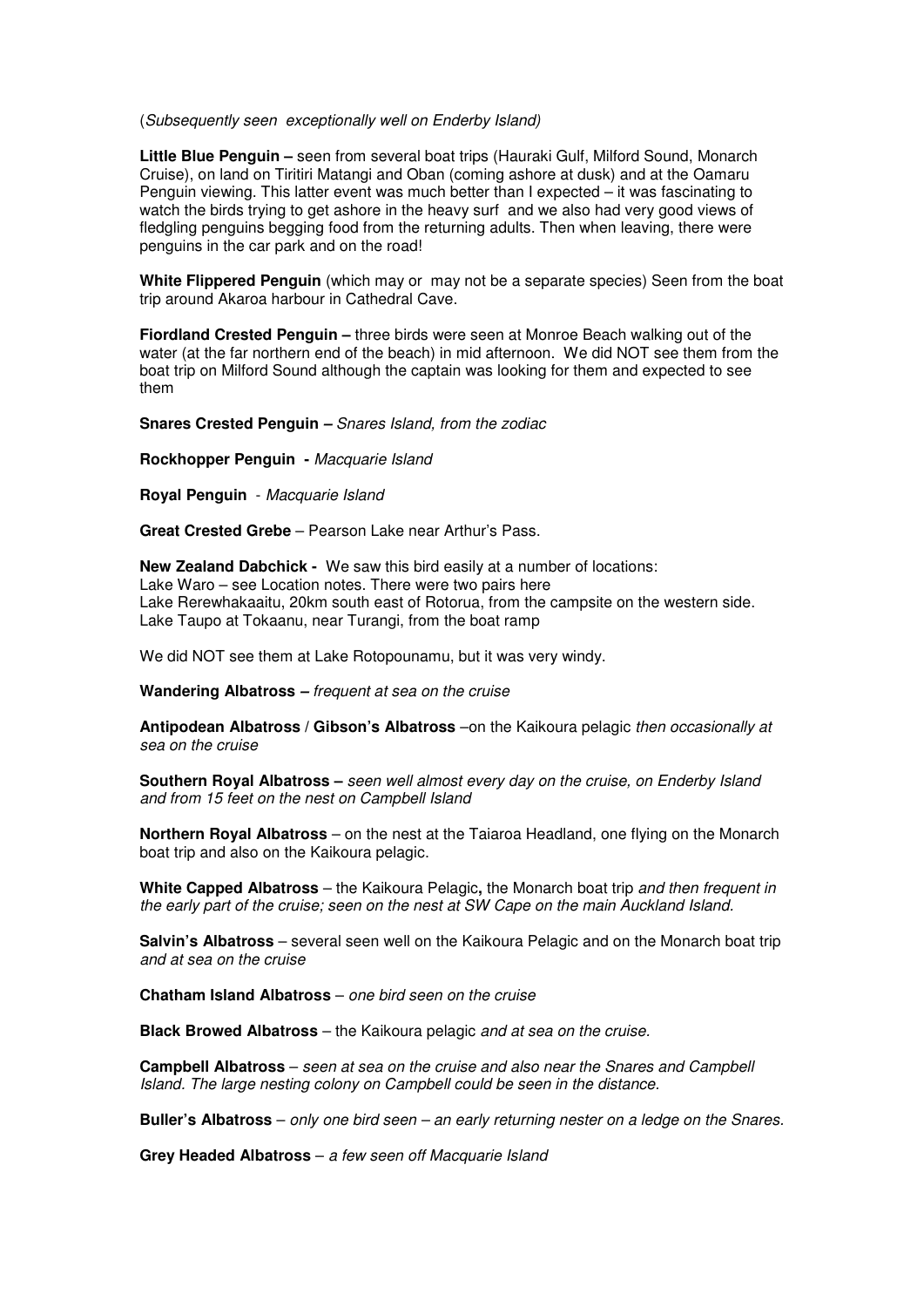**Light Mantled Sooty Albatross –** most days at sea and on the nest on Enderby Island and Campbell Island

**Flesh Footed Shearwater -** Hauraki Gulf pelagic

**Buller's Shearwater** - large numbers seen on the Hauraki Gulf pelagic

**Sooty Shearwater –** small numbers seen on most pelagics and on the cruise but often quite far away

**Short Tailed Shearwater –** one or two seen on the cruise

**Hutton's Shearwater -** the Kaikoura pelagic

**Fluttering Shearwater** - the Hauraki Gulf pelagic, Cook Strait crossing and on the cruise

**Common Diving Petrel -** the Hauraki Gulf pelagic, the Fouveaux Strait crossing and on the cruise

**Westland Petrel -** the Kaikoura pelagic

**Black Petrel -** the Hauraki Gulf pelagic

**White Chinned Petrel** – the Kaikoura Pelagic and a few seen most days on the cruise

**Southern Fulmar –** several occasions on the cruise, though this is not usual

**Cape Pigeon –** common around the boat on the Kaikoura pelagic and on the cruise

**Blue Petrel –** a small number of birds seen briefly on the cruise

**Northern Giant Petrel** – on the Cook Strait crossing, the Monarch boat trip, the Kaikoura pelagic and common on the cruise

**Southern Giant Petrel** – seen on the cruise when in more southerly waters especially around and on Macquarie Island where several white morph birds were seen

**Fairy Prion** - the Hauraki Gulf pelagic and on the cruise in more northerly waters

**Broad Billed Prion** – a small number seen on the cruise

**Antarctic Prion –** the common prion in more southerly waters on the cruise

**White Headed Petrel –** seen on the cruise especially around the Auckland Islands

**Mottled Petrel** - seen on the cruise, even then not easy to see as it is not attracted to boats

**Black Winged Petrel-** the Hauraki Gulf pelagic, though we didn't realise this until we got home and looked at the photos!

**Cook's Petrel -** the Hauraki Gulf pelagic. A few seen on the cruise.

**Pycroft's Petrel** probably seen on the Hauraki Gulf pelagic but too difficult to call confidently. (Cook's Petrel are very variable and can look much the same as Pycroft's apparently)

**White Faced Storm Petrel –** the Hauraki Gulf pelagic

**New Zealand Storm Petrel -** the Hauraki Gulf pelagic (but only just, right at the last possible attempt)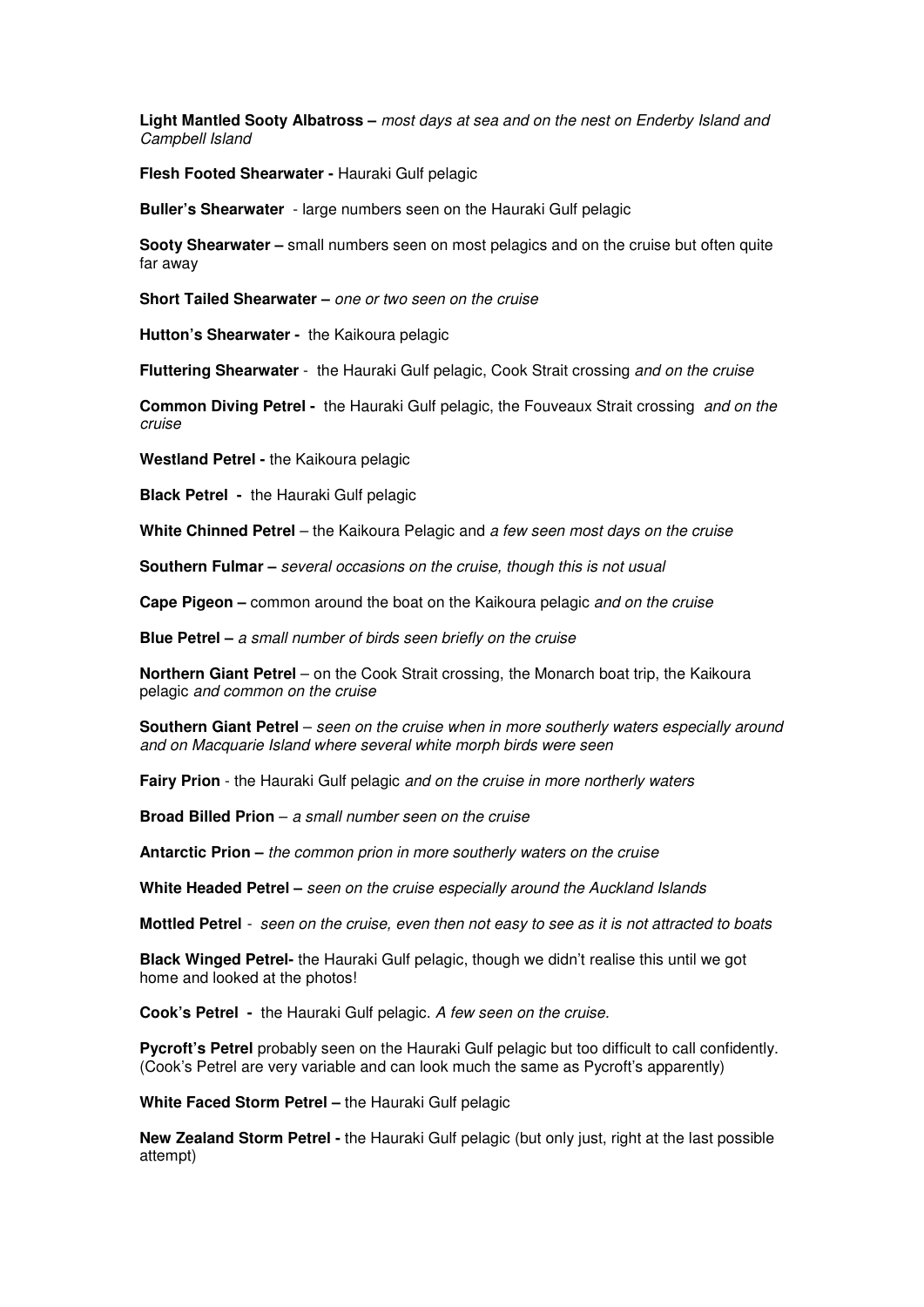**Grey Backed Storm Petrel** – a few seen at sea on the cruise

**Black Bellied Storm Petrel -** at sea on the cruise

**Wilson's Storm Petrel** – a few at sea on the cruise

**Spotted Shag** seen well from the boat trip at French Pass, at Taiaroa Heads (birds on nests can be seen from the viewpoint near the car park), and huge numbers (thousands) flying past on their way to roost while waiting at the Oamaru penguin viewing.

**King Shag –** 15 birds including 3 on nests seen from the boat trip from French Pass

**Stewart Island Shag –** seen at Taiaroa Heads from the Monarch Cruise, odd birds seen elsewhere especially on Stewart Island.

**Auckland Island Shag –** on the Auckland Islands

**Macquarie Island Shag –** on Macquarie Island

**Campbell Island Shag -** on Campbell Island

**White Heron (aka Great White Egret)** - we did not search for this but saw one on the lagoon at Okarito

**Australasian Bittern –** we heard one bird very well calling from an inaccessible swamp close to the campsite at Motuoapa on the E shore of Lake Taupo

**Royal Spoonbill –** curious to see these birds nesting in trees growing out of sheer cliffs over the sea at Taioroa Head.

**Cape Barren Goose** – we saw a pair of birds at Mata Kopae Lagoon RR just north of Cheviot. They were quite flighty and not tame, but we felt unhappy about ticking them. As I understand it they are a self sustaining introduced population so are technically OK.

**Paradise Shelduck – a** very attractive and common bird, often with small ducklings

**Blue Duck –** we concentrated efforts along the Manganui-Ateao River between Raetihi and the Ruatiti Domain. (Turn off SH4 4km north of Raetihi west onto Ohura Road and follow the signs to Ruatiti.) At the main bridge over the river just before the road becomes a dirt track leading to Ruatiti we saw a roosting adult with 1 duckling. We then went on to Ruatiti Domain where we camped. At 4:00 in the afternoon we had superb long views of a pair feeding in the rapids, and subsequently saw two more birds.

**Grey Duck (aka Pacific Black Duck)** – mentioned here because it was notable how few well marked pure-bred individuals we saw. Most had significant amounts of Mallard in them.

**Brown Teal –** at Helena Bay (Teal Bay) we had views of about 15 birds on the small river, viewed from the bridge. We also saw birds on Tiritiri Matangi, on the pool down behind the bunkhouse (accessed from the far side) and on a pool in the north of the island. We never did see them on the small pool near the wharf.

**Auckland Island Teal** - at Enderby Island both on the western end of the beach and on a pool on the far side of the island

**New Zealand Scaup –** seen on many large lakes e.g. Rotorua and Taupo and smaller lakes such as Lake Sylvan. Also breeding, with ducklings at Lake Waro

**Australasian Harrier** – a very common bird, particularly so in the northern part of North Island.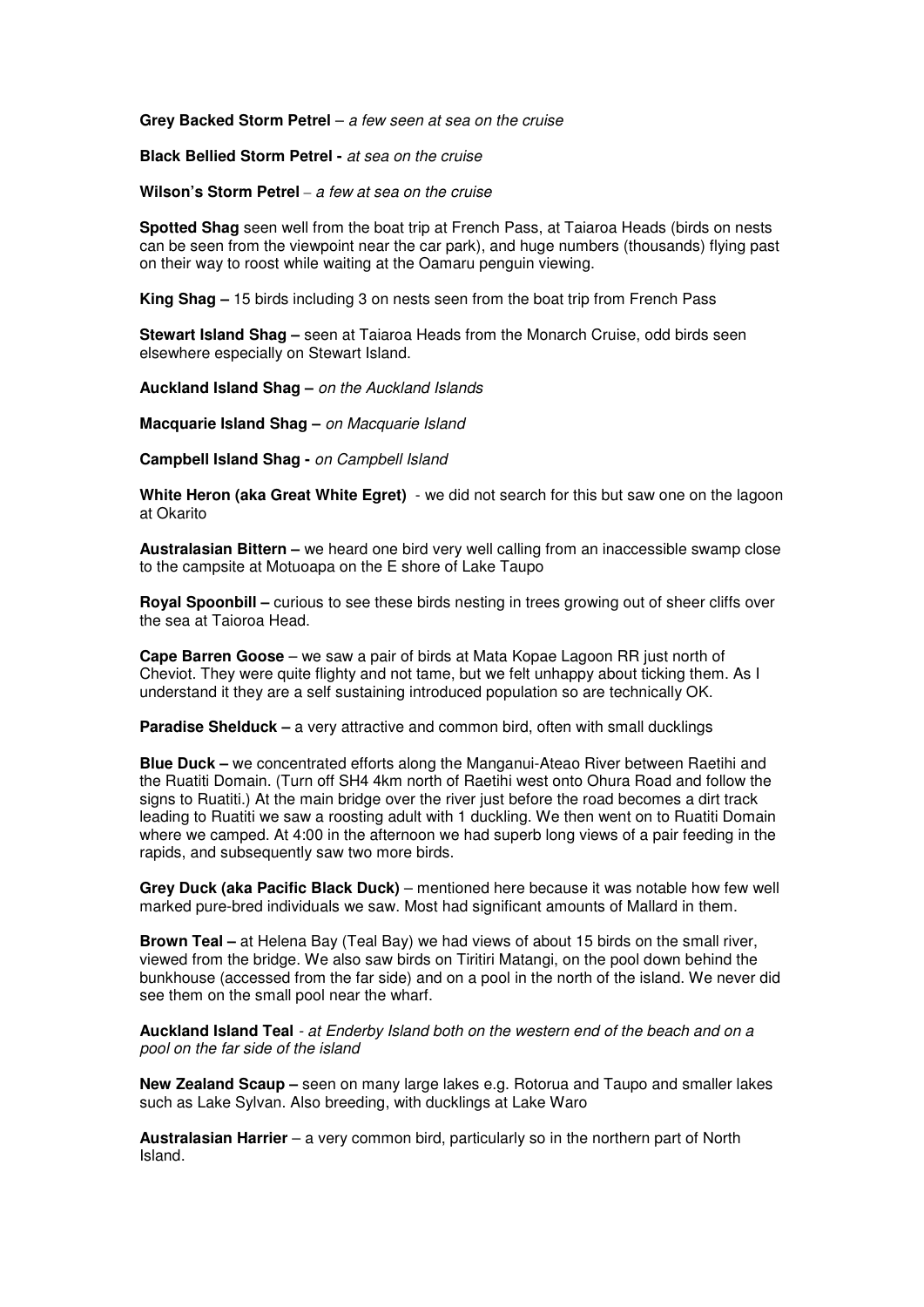**New Zealand Falcon** – despite being in New Zealand for 6 weeks and keeping a lookout the whole time, we only had two sightings of this bird – a very brief view near Mapara Forest in NI, and a more prolonged view of a bird hunting through the village at Okarito.

**California Quail –** this charming introduced quail is mentioned particularly because it has a habit of calling loudly from high up in a large bush or tree, and you can spend a long time searching for the source of the sound which sounds like it will be something much more interesting!

**Weka** – tame birds in the French Pass area, heard calling at Canvastown, and easy to see on Ulva.

**Spotless Crake** – excellent views of a pair on a pond in the north of the island at Tiritiri Matangi

**Pukeko –** a common birds of wet pastures and happy in the open. (Unlike the Purple Swamphen in Europe and even Australia, which is a skulking bird of reedbeds)

**Takahe –** seen on Tiritiri Matangi but note that they are no longer always reliably seen near the bunkhouse.

**Subantarctic Snipe –** seen well by virtually all our party but not by us on Enderby Island!

**South Island Pied Oystercatcher –** seen on beaches everywhere and on inland rivers on South Island. There was an albino bird at Kawakawa in NI.

**Variable Oystercatcher –** seen in ones and twos on many beaches. Most were completely black, except at Waipu Cove.

**Black Stilt –** Two birds seen at the Ben Avon Wetlands on the Ahururi River. At Glentanner (near Mt Cook) a large group of 15 birds, consisting mostly of juveniles with a few adults, were seen in wet grassland, from the road, about 2km beyond the lodge and airfield. (There were none present in the area accessible through the gate just north of the airfield.) One was also seen feeding with Pied Stilts and Black Fronted Terns in a flooded field beside the main road south of Twizel.

**New Zealand Dotterel –** this bird proved surprisingly easy to see – several fearless pairs at the end of the spit at Waipu Cove, on the beach at Kawakawa and elsewhere. The Auckland Islands subspecies was seen on Enderby Island.

**Banded Dotterel** – it was a long time before we saw our first Banded Dotterel. None at Waipu Cove or any other beaches we looked at in North Island. We saw our first distant bird at Lake Grassmere, then failed to find any on the beaches at Okarito. The situation was saved by the large numbers of breeding pairs on the marshes at Glentanner, and at other similar "Black Stilt" sites. Not as easy as we expected – possibly they were keeping a low profile with small young nearby.

**Wrybill** - only seen at Miranda and then only because we decided to keep waiting well after high tide, on the advice of a local birdwatcher. Eventually the flock flew in on to the shingle and we had stunning views. But at this time in the spring you are really reliant on finding a non-breeding flock. All attempts to find them in their breeding areas failed.

#### **Red Billed Gull** – common

**Black Billed Gull** – seen at Miranda, Rotorua (though not many), Lake Grassmere and at braided river locations in South Island.

**White Fronted Tern** – common on the coast.

**Antarctic Tern** - seen near land and on the nest at Snares, Campbell and Auckland.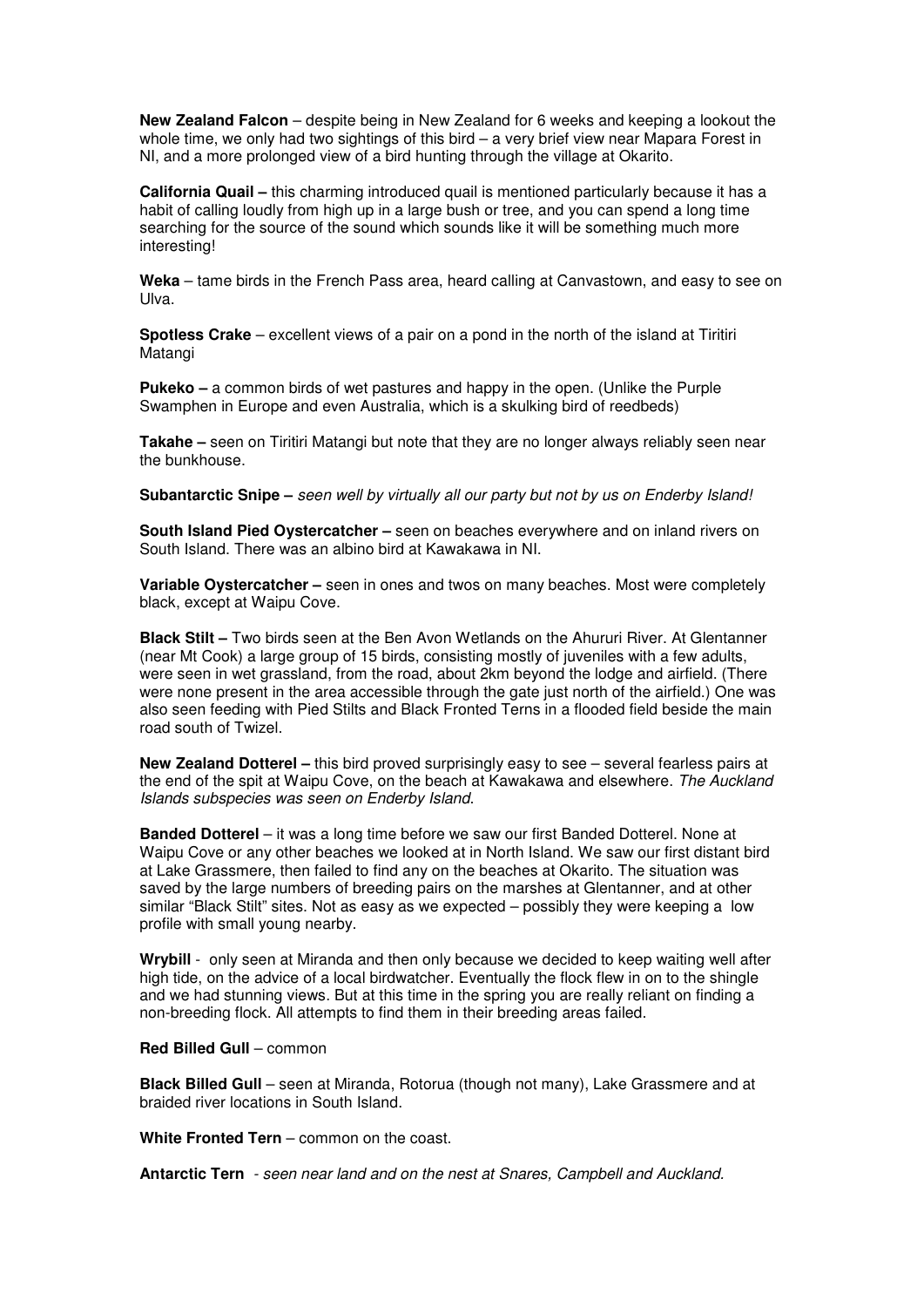**Black Fronted Tern** – not difficult to see around braided rivers – particularly Black Stilt country and around Arthur's Pass.

**Fairy Tern** – we saw one bird well on the shallow inlet behind the spit at Waipu Cove – it just appeared, though we had searched for several hours beforehand without seeing any.

**Kereru (New Zealand Pigeon) –** single birds seen in many locations, often at campsites etc and not in the forest. Flocks of up to 50 birds were feeding on gorse in the Catlins and tended to fly suicidally out in front of the car.

**Kaka –** best sightings were at Pureora in NI and on Stewart Island, in Oban and on the Fuchsia Track. Also seen near Hollyford Camp in Fiordland and one at Tawharanui.

**Kea –** seen in Arthur's Pass village, at the Klondyke Corner campsite south of Arthur's Pass (where they tried to dismantle our camper van), at the lay-bys north of Arthur's Pass village, at Franz Josef Glacier (where we watched one at close quarters pulling a root out of the soil, apparently just for fun, as he rolled over on his back and squawked victoriously when he eventually got it!!) and at the Homer Tunnel.

**Red Crowned Parakeet** – on Tiritiri Matangi, Ulva Island and very common on Enderby Island.

**Yellow Crowned Parakeet** – Pureora Forest and Lake Sylvan trail

**Long Tailed Cuckoo** – we almost definitely missed this bird at Pureora because we did not know the call (we put it down to a Kaka at the time). Once learned, we heard it in several locations, but only had one poor view at the Pakihi Walk car park on the road to Okarito.

**Shining Cuckoo** – we heard this bird everywhere but found it very difficult to get a decent view.

**Morepork** – there were good numbers of Moreporks calling in the Pakihi Walk near Okarito when we did our "Kiwi Walk". They were heard in a number of other places but never seen.

**Rifleman** – if you can hear the sharp high call it helps a lot! You will hear them everywhere, though not necessarily see them if they are high in the trees. Luckily they are often feeding busily much lower down. Seen in virtually all decent forests, becoming much more common as we travelled south, and were particularly common and confiding on the Bridle Walk at Haast Pass.

**Rock Wren** – seen well at the well known Homer Tunnel site, at about 9:00 am.

**NZ Pipit** – surprisingly difficult to see well. Very good views at Glentanner. Very common and confiding on Enderby and Campbell Islands.

**Grey Warbler** – common, though difficult to see well. The delightful song could be heard everywhere.

**NZ Fantail –** a bird of forest edges and scrub – very common at the lake edge in Rotorua. We did not see ANY of the black form, though admittedly we did not look at every fantail we heard.

**Fernbird** – seen well at Frethey Drive in the early morning – we didn't try and call them up, we just waited until we heard the call or saw a bird flying. Contrary to what the books say, we picked up a lot of flying birds – at Frethey Drive they seemed to be to be nest-building which necessitated flying to the nest with bits of twig. At Tautuku Estuary Boardwalk in the Catlins we had a good view of a bird preening. We did not see them at Okarito village or at the marsh near the car park at Pakihi Forest although these are usually reliable sites.